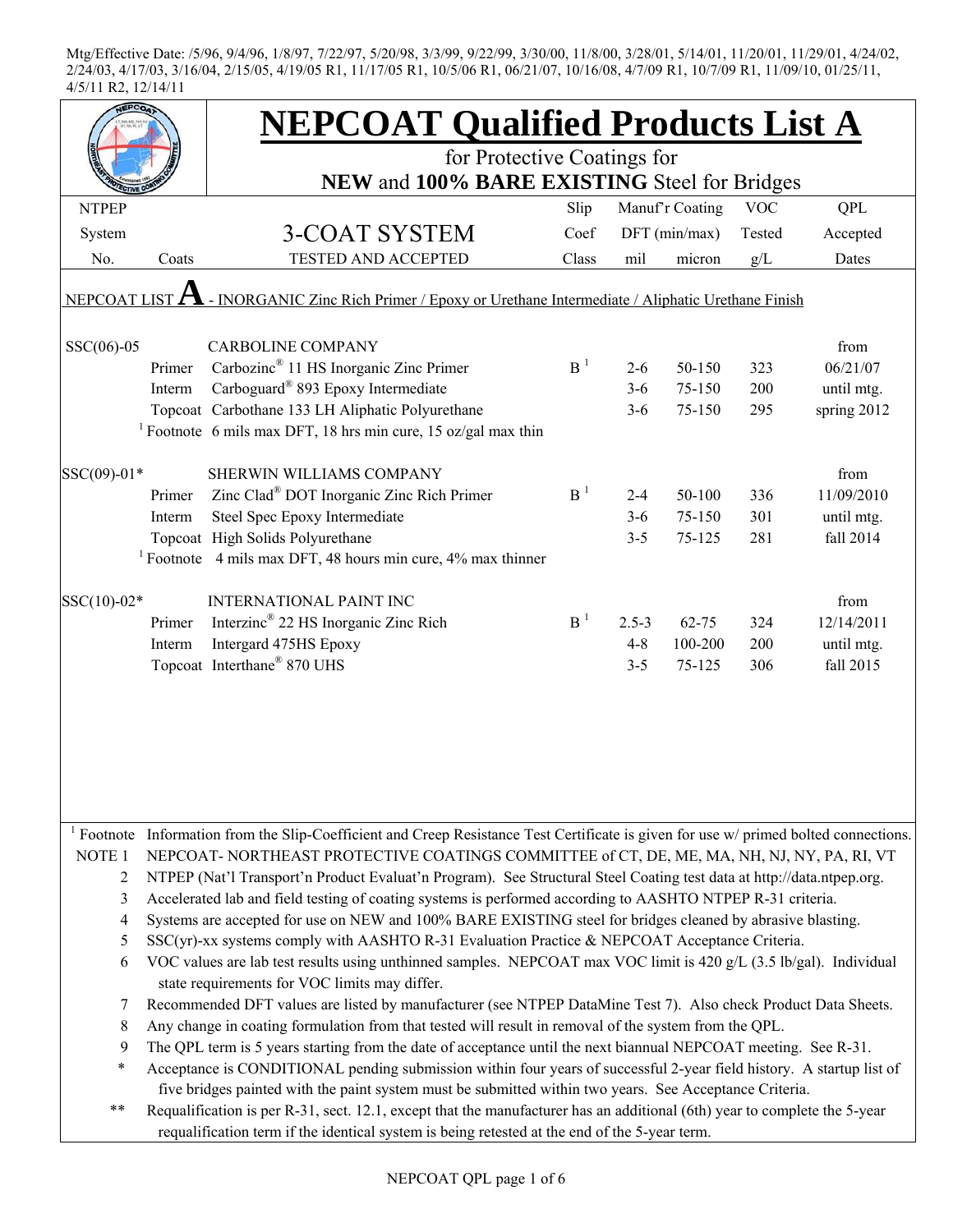|                     |        | <b>NEPCOAT Qualified Products List B</b>                                                                                            |                |          |                 |            |                      |  |  |  |
|---------------------|--------|-------------------------------------------------------------------------------------------------------------------------------------|----------------|----------|-----------------|------------|----------------------|--|--|--|
|                     |        | for Protective Coatings for                                                                                                         |                |          |                 |            |                      |  |  |  |
|                     |        | NEW and 100% BARE EXISTING Steel for Bridges                                                                                        |                |          |                 |            |                      |  |  |  |
| <b>NTPEP</b>        |        |                                                                                                                                     | Slip           |          | Manuf'r Coating | <b>VOC</b> | QPL                  |  |  |  |
| System              |        | 3-COAT SYSTEM                                                                                                                       | Coef           |          | $DFT$ (min/max) | Tested     | Accepted             |  |  |  |
| No.                 | Coats  | <b>TESTED AND ACCEPTED</b>                                                                                                          | Class          | mil      | micron          | g/L        | Dates                |  |  |  |
| NEPCOAT LIST        |        | - ORGANIC Zinc Rich Primer / Epoxy or Urethane Intermediate / Aliphatic Urethane Finish                                             |                |          |                 |            |                      |  |  |  |
| SSC(10)-03*         |        | PPG/AMERON                                                                                                                          |                |          |                 |            | from                 |  |  |  |
|                     | Primer | Amercoat <sup>®</sup> 68HS Zinc Rich Epoxy Primer                                                                                   | $B-1$          | $3 - 5$  | 75-125          | 276        | 12/14/2011           |  |  |  |
|                     | Interm | Amercoat <sup>®</sup> 399 Fast Drying Epoxy                                                                                         |                | $4 - 8$  | 100-200         | 177        | until mtg.           |  |  |  |
|                     |        | Topcoat Amercoat <sup>®</sup> 450H Gloss Aliphatic Polyurethane                                                                     |                | $2 - 5$  | 50-125          | 306        | fall 2015            |  |  |  |
|                     |        | <sup>1</sup> Footnote 3 mils max DFT, 7 days min cure, $3\%$ vol max thin                                                           |                |          |                 |            |                      |  |  |  |
| $SSC(04)-02$        |        | <b>CARBOLINE COMPANY</b>                                                                                                            |                |          |                 |            | from 11/17/05        |  |  |  |
| $SSC(10)-04$ Primer |        | Carbozinc <sup>®</sup> 859 Organic Zinc Rich Epoxy Primer                                                                           | B <sup>1</sup> | $3 - 10$ | 75-250          | 327        | until mtg            |  |  |  |
|                     | Interm | Carboguard <sup>®</sup> 888 Epoxy Polyamide                                                                                         |                | $3 - 8$  | 75-200          | 320        | fall 2015            |  |  |  |
|                     |        | Topcoat Carbothane 133 LH Aliphatic Polyurethane                                                                                    |                | $3 - 6$  | 75-150          | 311        | (passed requalific'n |  |  |  |
|                     |        | <sup>1</sup> Footnote 6 mils max DFT, 4 days min cure, $10\%$ vol max thin                                                          |                |          |                 |            | as SSC 10-04)        |  |  |  |
| $SSC(04)-03$        |        | SHERWIN WILLIAMS COMPANY                                                                                                            |                |          |                 |            | from                 |  |  |  |
|                     | Primer | Zinc Clad <sup>®</sup> III HS Organic Zinc Rich Epoxy Primer                                                                        | B <sup>1</sup> | $3 - 5$  | 75-125          | 330        | 11/17/05             |  |  |  |
|                     | Interm | Macropoxy <sup>®</sup> 646 Fast Cure Epoxy                                                                                          |                | $3 - 10$ | 75-250          | 191        | until mtg.           |  |  |  |
|                     |        | Topcoat Acrolon™ 218 HS Acrylic Polyurethane                                                                                        |                | $3 - 6$  | 75-150          | 280        | spring 2012          |  |  |  |
|                     |        | <sup>+</sup> Footnote 5 mils max DFT, 7 days min cure, zero thinner                                                                 |                |          |                 |            | (in retesting)       |  |  |  |
|                     |        |                                                                                                                                     |                |          |                 |            |                      |  |  |  |
| SSC(06)-11*         |        | <b>CARBOLINE COMPANY</b>                                                                                                            |                |          |                 |            | from                 |  |  |  |
|                     | Primer | Carbozinc <sup>®</sup> 859 Organic Zinc Rich Epoxy Primer                                                                           | B <sup>1</sup> | $3-10$   | 75-250          | 327        | 4/7/09               |  |  |  |
|                     | Interm | Carboguard® 893 Epoxy Polyamide                                                                                                     |                | $3 - 10$ | 75-250          | 200        | until mtg.           |  |  |  |
|                     |        | Topcoat Carbothane 133 LH Aliphatic Polyurethane                                                                                    |                | $3-6$    | 75-150          | 311        | spring 2013          |  |  |  |
|                     |        | <sup>1</sup> Footnote 6 mils max DFT, 4 days min cure, $10\%$ vol max thin                                                          |                |          |                 |            |                      |  |  |  |
| (continues)         |        | (List B continues)                                                                                                                  |                |          |                 |            |                      |  |  |  |
|                     |        | Footnote Information from the Slip-Coefficient and Creep Resistance Test Certificate is given for use w/ primed bolted connections. |                |          |                 |            |                      |  |  |  |
| NOTE <sub>1</sub>   |        | NEPCOAT-NORTHEAST PROTECTIVE COATINGS COMMITTEE of CT, DE, ME, MA, NH, NJ, NY, PA, RI, VT                                           |                |          |                 |            |                      |  |  |  |
| $\overline{c}$      |        | NTPEP (Nat'l Transport'n Product Evaluat'n Program). See Structural Steel Coating test data at http://data.ntpep.org.               |                |          |                 |            |                      |  |  |  |
| $\mathfrak{Z}$      |        | Accelerated lab and field testing of coating systems is performed according to AASHTO NTPEP R-31 criteria.                          |                |          |                 |            |                      |  |  |  |
| $\overline{4}$      |        | Systems are accepted for use on NEW and 100% BARE EXISTING steel for bridges cleaned by abrasive blasting.                          |                |          |                 |            |                      |  |  |  |
| $\mathfrak s$       |        | $SSC(yr)$ -xx systems comply with AASHTO R-31 Evaluation Practice & NEPCOAT Acceptance Criteria.                                    |                |          |                 |            |                      |  |  |  |
| 6                   |        | VOC values are lab test results using unthinned samples. NEPCOAT max VOC limit is 420 g/L (3.5 lb/gal). Individual                  |                |          |                 |            |                      |  |  |  |
|                     |        | state requirements for VOC limits may differ.                                                                                       |                |          |                 |            |                      |  |  |  |
| $\tau$              |        | Recommended DFT values are listed by manufacturer (see NTPEP DataMine Test 7). Also check Product Data Sheets.                      |                |          |                 |            |                      |  |  |  |
| $8\,$               |        | Any change in coating formulation from that tested will result in removal of the system from the QPL.                               |                |          |                 |            |                      |  |  |  |
| 9                   |        | The QPL term is 5 years starting from the date of acceptance until the next biannual NEPCOAT meeting. See R-31.                     |                |          |                 |            |                      |  |  |  |
| $\ast$              |        | Acceptance is CONDITIONAL pending submission within four years of successful 2-year field history. A startup list of                |                |          |                 |            |                      |  |  |  |
|                     |        | five bridges painted with the paint system must be submitted within two years. See Acceptance Criteria.                             |                |          |                 |            |                      |  |  |  |
| **                  |        | Requalification is per R-31, sect. 12.1, except that the manufacturer has an additional (6th) year to complete the 5-year           |                |          |                 |            |                      |  |  |  |
|                     |        | requalification term if the identical system is being retested at the end of the 5-year term.                                       |                |          |                 |            |                      |  |  |  |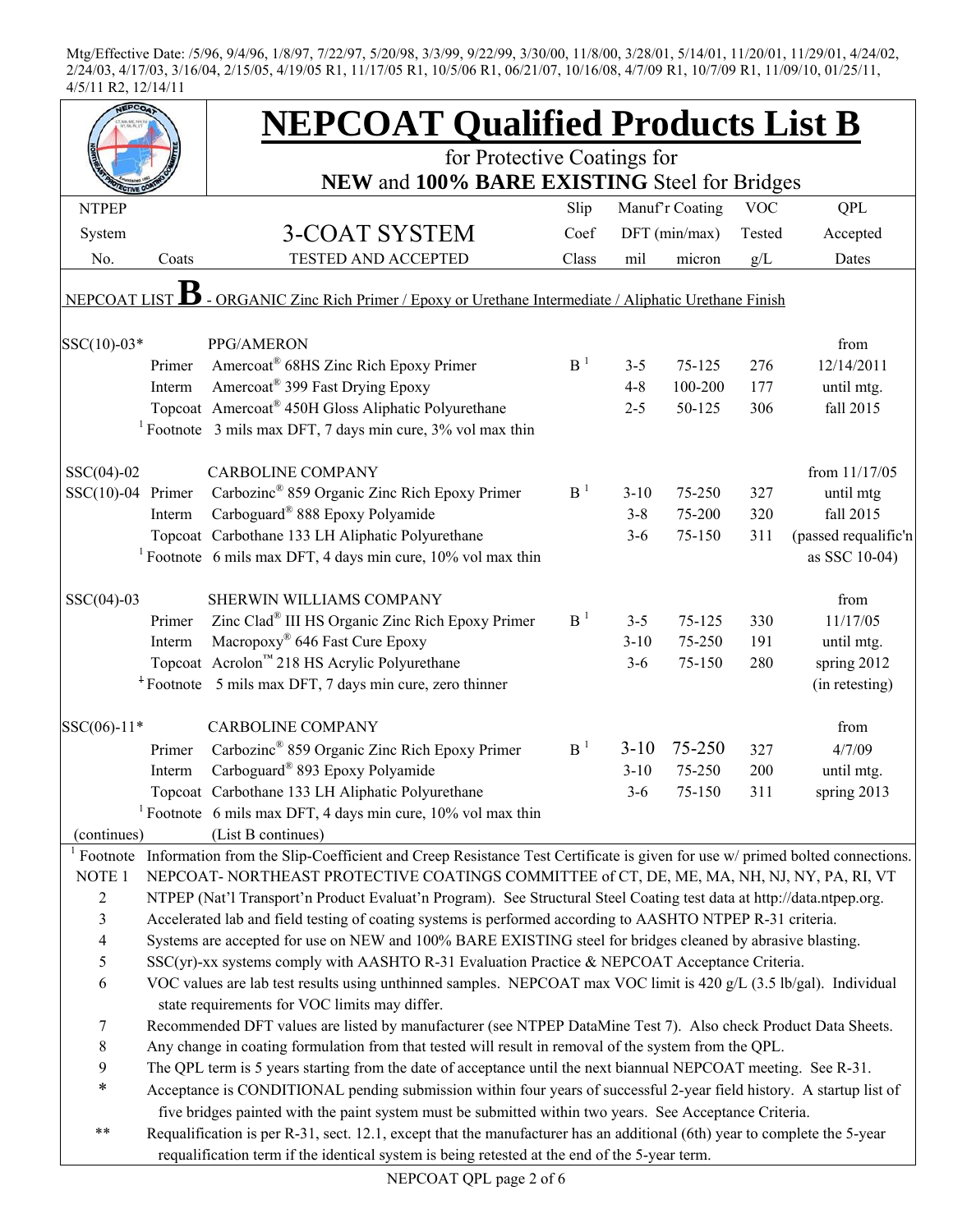| EPCO <sub>2</sub>        |                                                                                                         | <b>NEPCOAT Qualified Products List B</b>                                                                                                         |         |          |                 |            |             |  |  |  |
|--------------------------|---------------------------------------------------------------------------------------------------------|--------------------------------------------------------------------------------------------------------------------------------------------------|---------|----------|-----------------|------------|-------------|--|--|--|
|                          |                                                                                                         | for Protective Coatings for                                                                                                                      |         |          |                 |            |             |  |  |  |
|                          |                                                                                                         | NEW and 100% BARE EXISTING Steel for Bridges                                                                                                     |         |          |                 |            |             |  |  |  |
| <b>NTPEP</b>             |                                                                                                         |                                                                                                                                                  | Slip    |          | Manuf'r Coating | <b>VOC</b> | QPL         |  |  |  |
| System                   |                                                                                                         | 3-COAT SYSTEM                                                                                                                                    | Coef    |          | DFT (min/max)   | Tested     | Accepted    |  |  |  |
| No.                      | Coats                                                                                                   | <b>TESTED AND ACCEPTED</b>                                                                                                                       | Class   | mil      | micron          | g/L        | Dates       |  |  |  |
|                          | - ORGANIC Zinc Rich Primer / Epoxy or Urethane Intermediate / Aliphatic Urethane Finish<br>NEPCOAT LIST |                                                                                                                                                  |         |          |                 |            |             |  |  |  |
| SSC(07)-02*              |                                                                                                         | <b>INTERNATIONAL PAINT INC</b>                                                                                                                   |         |          |                 |            | from        |  |  |  |
|                          | Primer                                                                                                  | Interzinc <sup>®</sup> 315B Epoxy Zinc Rich                                                                                                      | Ø       | $2 - 6$  | 50-150          | 291        | 4/7/09      |  |  |  |
|                          | Interm                                                                                                  | Intergard 475HS Epoxy                                                                                                                            | (not    | $4 - 8$  | 100-200         | 177        | until mtg.  |  |  |  |
|                          |                                                                                                         | Topcoat Interthane® 870 UHS                                                                                                                      | tested) | $3 - 5$  | 75-125          | 171        | spring 2013 |  |  |  |
|                          |                                                                                                         | Ø Footnote The test was not performed.                                                                                                           |         |          |                 |            |             |  |  |  |
| SSC(08)-07*              |                                                                                                         | <b>CARBOLINE COMPANY</b>                                                                                                                         |         |          |                 |            | from        |  |  |  |
|                          | Primer                                                                                                  | Carbozinc® 859 PRIMER                                                                                                                            | Ø       | $3 - 10$ | 75-250          | 331        | 10/07/09    |  |  |  |
|                          | Interm                                                                                                  | Carboguard <sup>®</sup> 825 Epoxy Polyamide                                                                                                      | (not)   | $3 - 10$ | 75-250          | 305        | until mtg.  |  |  |  |
|                          |                                                                                                         | Topcoat Carbothane 133 LH Aliphatic Polyurethane                                                                                                 | tested) | $3 - 6$  | 75-150          | 317        | fall 2013   |  |  |  |
|                          |                                                                                                         | Ø Footnote The test was not performed.                                                                                                           |         |          |                 |            |             |  |  |  |
|                          |                                                                                                         |                                                                                                                                                  |         |          |                 |            |             |  |  |  |
|                          |                                                                                                         |                                                                                                                                                  |         |          |                 |            |             |  |  |  |
|                          |                                                                                                         |                                                                                                                                                  |         |          |                 |            |             |  |  |  |
|                          |                                                                                                         |                                                                                                                                                  |         |          |                 |            |             |  |  |  |
|                          |                                                                                                         |                                                                                                                                                  |         |          |                 |            |             |  |  |  |
|                          |                                                                                                         |                                                                                                                                                  |         |          |                 |            |             |  |  |  |
|                          |                                                                                                         |                                                                                                                                                  |         |          |                 |            |             |  |  |  |
|                          |                                                                                                         |                                                                                                                                                  |         |          |                 |            |             |  |  |  |
|                          |                                                                                                         |                                                                                                                                                  |         |          |                 |            |             |  |  |  |
|                          |                                                                                                         |                                                                                                                                                  |         |          |                 |            |             |  |  |  |
|                          |                                                                                                         |                                                                                                                                                  |         |          |                 |            |             |  |  |  |
|                          |                                                                                                         | <sup>1</sup> Footnote Information from the Slip-Coefficient and Creep Resistance Test Certificate is given for use w/ primed bolted connections. |         |          |                 |            |             |  |  |  |
| NOTE <sub>1</sub>        |                                                                                                         | NEPCOAT-NORTHEAST PROTECTIVE COATINGS COMMITTEE of CT, DE, ME, MA, NH, NJ, NY, PA, RI, VT                                                        |         |          |                 |            |             |  |  |  |
| 2                        |                                                                                                         | NTPEP (Nat'l Transport'n Product Evaluat'n Program). See Structural Steel Coating test data at http://data.ntpep.org.                            |         |          |                 |            |             |  |  |  |
| 3                        |                                                                                                         | Accelerated lab and field testing of coating systems is performed according to AASHTO NTPEP R-31 criteria.                                       |         |          |                 |            |             |  |  |  |
| $\overline{\mathcal{A}}$ |                                                                                                         | Systems are accepted for use on NEW and 100% BARE EXISTING steel for bridges cleaned by abrasive blasting.                                       |         |          |                 |            |             |  |  |  |
| 5                        |                                                                                                         | SSC(yr)-xx systems comply with AASHTO R-31 Evaluation Practice & NEPCOAT Acceptance Criteria.                                                    |         |          |                 |            |             |  |  |  |
| 6                        |                                                                                                         | VOC values are lab test results using unthinned samples. NEPCOAT max VOC limit is 420 g/L (3.5 lb/gal). Individual                               |         |          |                 |            |             |  |  |  |
|                          |                                                                                                         | state requirements for VOC limits may differ.                                                                                                    |         |          |                 |            |             |  |  |  |
| 7                        |                                                                                                         | Recommended DFT values are listed by manufacturer (see NTPEP DataMine Test 7). Also check Product Data Sheets.                                   |         |          |                 |            |             |  |  |  |
| 8                        |                                                                                                         | Any change in coating formulation from that tested will result in removal of the system from the QPL.                                            |         |          |                 |            |             |  |  |  |
| 9                        |                                                                                                         | The QPL term is 5 years starting from the date of acceptance until the next biannual NEPCOAT meeting. See R-31.                                  |         |          |                 |            |             |  |  |  |
| $\ast$                   |                                                                                                         | Acceptance is CONDITIONAL pending submission within four years of successful 2-year field history. A startup list of                             |         |          |                 |            |             |  |  |  |
|                          |                                                                                                         | five bridges painted with the paint system must be submitted within two years. See Acceptance Criteria.                                          |         |          |                 |            |             |  |  |  |
| $***$                    |                                                                                                         | Requalification is per R-31, sect. 12.1, except that the manufacturer has an additional (6th) year to complete the 5-year                        |         |          |                 |            |             |  |  |  |
|                          |                                                                                                         | requalification term if the identical system is being retested at the end of the 5-year term.                                                    |         |          |                 |            |             |  |  |  |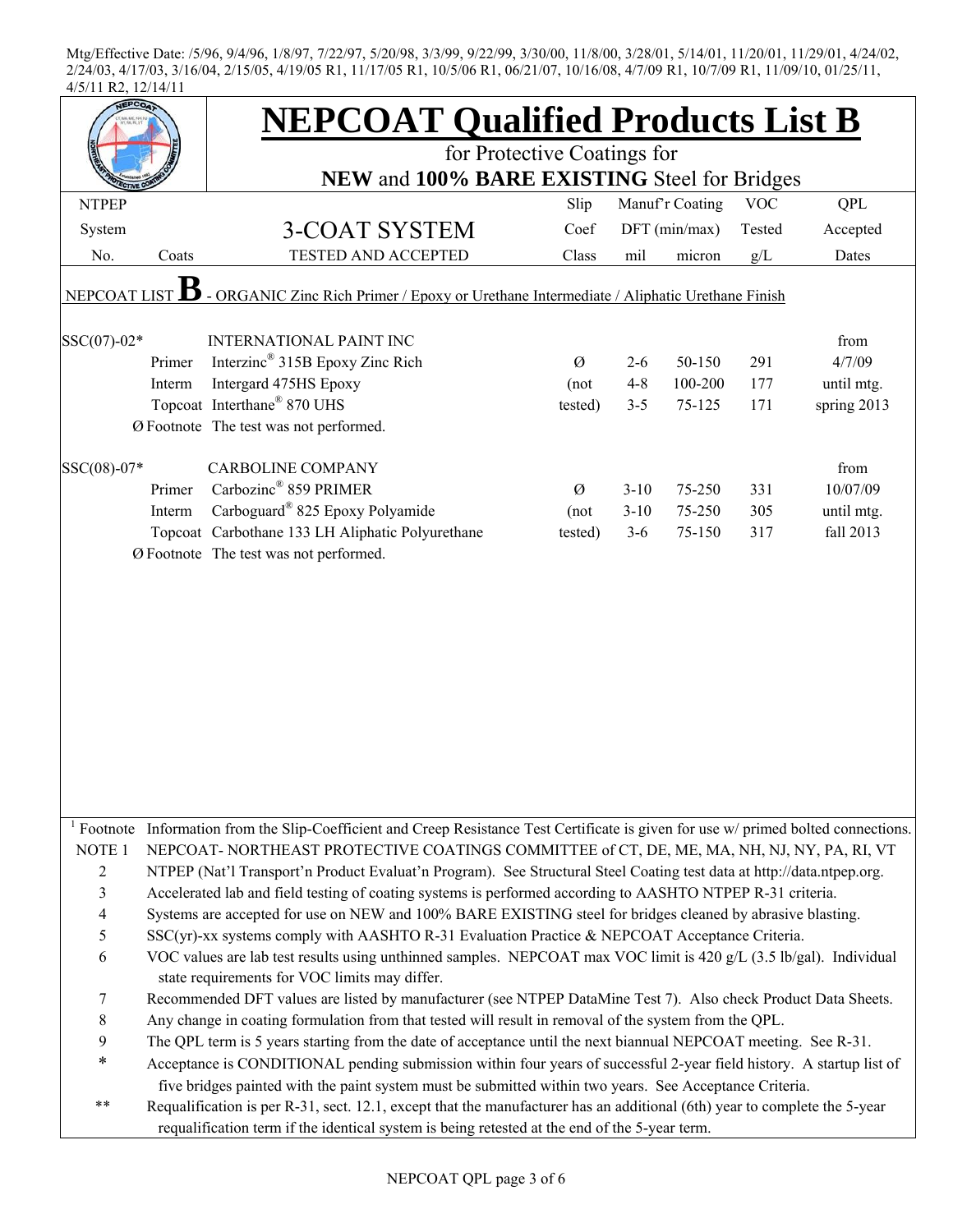| EPCOA             |       | <b>NEPCOAT Qualified Products List C</b>                                                                                                         |       |                 |        |            |            |  |
|-------------------|-------|--------------------------------------------------------------------------------------------------------------------------------------------------|-------|-----------------|--------|------------|------------|--|
|                   |       | for Protective Coatings for                                                                                                                      |       |                 |        |            |            |  |
|                   |       | NEW and 100% BARE EXISTING Steel for Bridges                                                                                                     |       |                 |        |            |            |  |
| <b>NTPEP</b>      |       |                                                                                                                                                  | Slip  | Manuf'r Coating |        | <b>VOC</b> | <b>QPL</b> |  |
| System            |       | 2-COAT SYSTEM                                                                                                                                    | Coef  | DFT (min/max)   |        | Tested     | Accepted   |  |
| No.               | Coats | <b>TESTED AND ACCEPTED</b>                                                                                                                       | Class | mil             | micron | g/L        | Dates      |  |
| NEPCOAT LIST      |       | - ORGANIC Zinc Rich Primer / ----- / Topcoat                                                                                                     |       |                 |        |            |            |  |
|                   |       | [Blank]                                                                                                                                          |       |                 |        |            |            |  |
|                   |       |                                                                                                                                                  |       |                 |        |            |            |  |
|                   |       |                                                                                                                                                  |       |                 |        |            |            |  |
|                   |       |                                                                                                                                                  |       |                 |        |            |            |  |
|                   |       |                                                                                                                                                  |       |                 |        |            |            |  |
|                   |       |                                                                                                                                                  |       |                 |        |            |            |  |
|                   |       |                                                                                                                                                  |       |                 |        |            |            |  |
|                   |       |                                                                                                                                                  |       |                 |        |            |            |  |
|                   |       |                                                                                                                                                  |       |                 |        |            |            |  |
|                   |       |                                                                                                                                                  |       |                 |        |            |            |  |
|                   |       |                                                                                                                                                  |       |                 |        |            |            |  |
|                   |       |                                                                                                                                                  |       |                 |        |            |            |  |
|                   |       |                                                                                                                                                  |       |                 |        |            |            |  |
|                   |       |                                                                                                                                                  |       |                 |        |            |            |  |
|                   |       |                                                                                                                                                  |       |                 |        |            |            |  |
|                   |       |                                                                                                                                                  |       |                 |        |            |            |  |
|                   |       |                                                                                                                                                  |       |                 |        |            |            |  |
|                   |       |                                                                                                                                                  |       |                 |        |            |            |  |
|                   |       |                                                                                                                                                  |       |                 |        |            |            |  |
|                   |       |                                                                                                                                                  |       |                 |        |            |            |  |
|                   |       |                                                                                                                                                  |       |                 |        |            |            |  |
|                   |       |                                                                                                                                                  |       |                 |        |            |            |  |
|                   |       | <sup>1</sup> Footnote Information from the Slip-Coefficient and Creep Resistance Test Certificate is given for use w/ primed bolted connections. |       |                 |        |            |            |  |
| NOTE <sub>1</sub> |       | NEPCOAT-NORTHEAST PROTECTIVE COATINGS COMMITTEE of CT, DE, ME, MA, NH, NJ, NY, PA, RI, VT                                                        |       |                 |        |            |            |  |
| $\mathfrak{2}$    |       | NTPEP (Nat'l Transport'n Product Evaluat'n Program). See Structural Steel Coating test data at http://data.ntpep.org.                            |       |                 |        |            |            |  |
| 3                 |       | Accelerated lab and field testing of coating systems is performed according to AASHTO NTPEP R-31 criteria.                                       |       |                 |        |            |            |  |
| 4                 |       | Systems are accepted for use on NEW and 100% BARE EXISTING steel for bridges cleaned by abrasive blasting.                                       |       |                 |        |            |            |  |
| 5                 |       | SSC(yr)-xx systems comply with AASHTO R-31 Evaluation Practice & NEPCOAT Acceptance Criteria.                                                    |       |                 |        |            |            |  |
| 6                 |       | VOC values are lab test results using unthinned samples. NEPCOAT max VOC limit is 420 g/L (3.5 lb/gal). Individual                               |       |                 |        |            |            |  |
|                   |       | state requirements for VOC limits may differ.                                                                                                    |       |                 |        |            |            |  |
| 7                 |       | Recommended DFT values are listed by manufacturer (see NTPEP DataMine Test 7). Also check Product Data Sheets.                                   |       |                 |        |            |            |  |
| 8                 |       | Any change in coating formulation from that tested will result in removal of the system from the QPL.                                            |       |                 |        |            |            |  |
| 9                 |       | The QPL term is 5 years starting from the date of acceptance until the next biannual NEPCOAT meeting. See R-31.                                  |       |                 |        |            |            |  |
| ∗                 |       | Acceptance is CONDITIONAL pending submission within four years of successful 2-year field history. A startup list of                             |       |                 |        |            |            |  |
|                   |       | five bridges painted with the paint system must be submitted within two years. See Acceptance Criteria.                                          |       |                 |        |            |            |  |
| **                |       | Requalification is per R-31, sect. 12.1, except that the manufacturer has an additional (6th) year to complete the 5-year                        |       |                 |        |            |            |  |
|                   |       | requalification term if the identical system is being retested at the end of the 5-year term.                                                    |       |                 |        |            |            |  |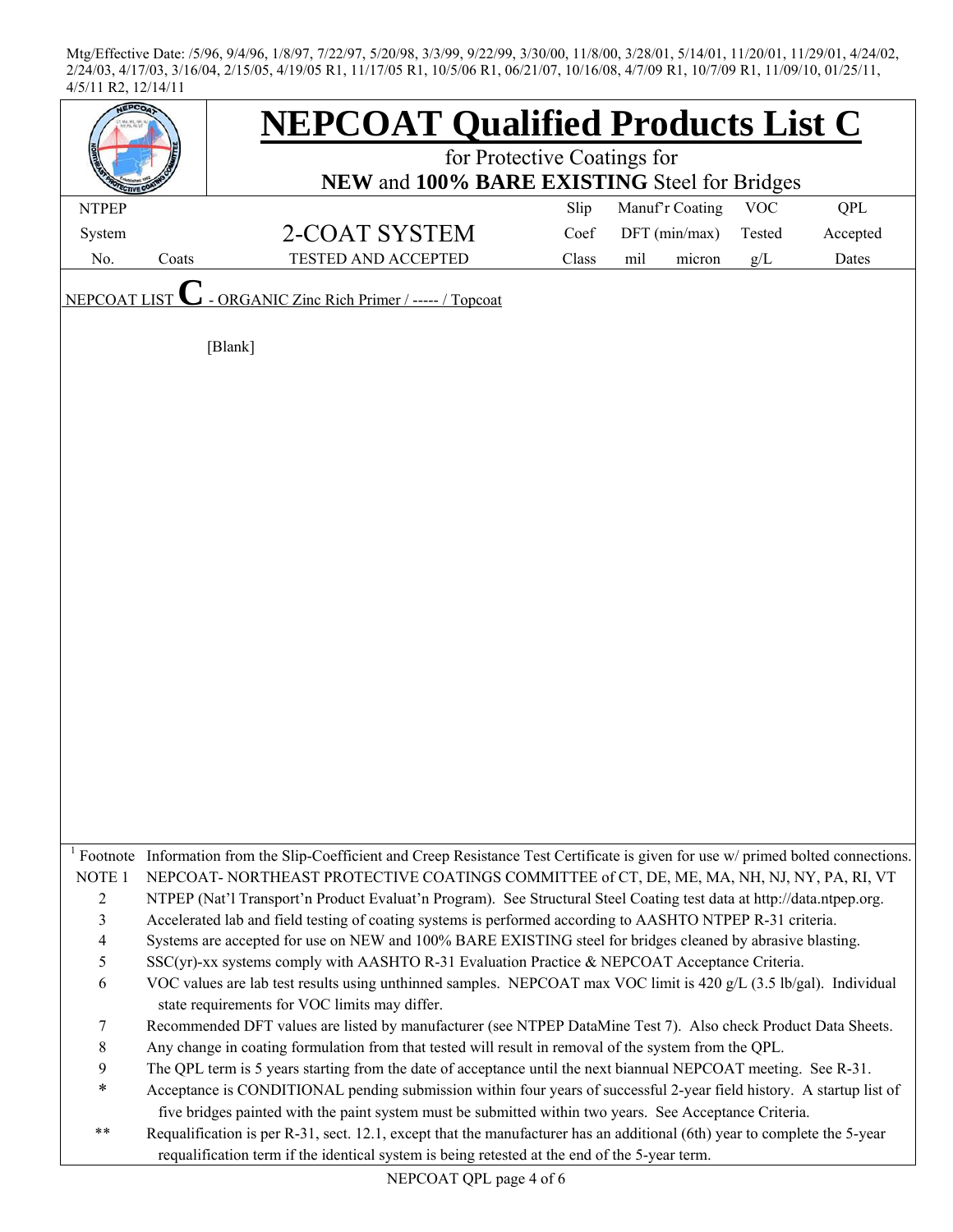

# for Protective Coatings for **NEW** and **100% BARE EXISTING** Steel for Bridges

AASHTO R31-Testing Standard & NEPCOAT Acceptance Criteria (3/16/04, 2/15/05, 10/16/08, 4/7/09, 10/12/11)

| Primer | Acceptance criteria (min.)              |
|--------|-----------------------------------------|
| IOZ.   | Slip coefficient 0.5 (Class B) required |
| OZ.    | Report results only                     |

#### **TEST NO. 2 - SALT FOG RESISTANCE (ASTM B117)**

| Delamination      |         | Acceptance criteria: no delamination allowed |                                                                |                |                     |  |              |                       |  |
|-------------------|---------|----------------------------------------------|----------------------------------------------------------------|----------------|---------------------|--|--------------|-----------------------|--|
| Rust / Blistering |         | Acceptance criteria (max.):                  |                                                                |                |                     |  |              |                       |  |
|                   |         |                                              | //------------------- RUST CRITERIA ----------------//         |                |                     |  |              | -- BLISTER CRITERIA-- |  |
| Primer            | System  | @ Hrs                                        | $\frac{\text{max creep}}{\text{ave creep}}$ % length in scribe |                |                     |  | $\omega$ Hrs | Convers'n $#$         |  |
| IOZ               | $P-I-T$ | 5000                                         | 4 mm                                                           | $2 \text{ mm}$ | not req'd not req'd |  | 4000         |                       |  |
| OZ                | $P-I-T$ | 5000                                         | $8 \text{ mm}$                                                 | $4 \text{ mm}$ | not req'd not req'd |  | 4000         |                       |  |

#### **TEST NO. 3 - CYCLIC WEATHERING RESISTANCE (ASTM D5894)**

| Delamination<br>Rust / Blistering | Acceptance criteria: no delamination allowed<br>Acceptance criteria (max.): |           |                                                   |                |                     |  |         |                       |
|-----------------------------------|-----------------------------------------------------------------------------|-----------|---------------------------------------------------|----------------|---------------------|--|---------|-----------------------|
|                                   | //------------------- RUST CRITERIA ----------------//                      |           |                                                   |                |                     |  |         | -- BLISTER CRITERIA-- |
| Primer                            | <b>System</b>                                                               | $(a)$ Hrs | $\frac{max\,creep}{ave\,ceep}$ % length in scribe |                |                     |  | $@$ Hrs | Convers'n#            |
| IOZ                               | $P-I-T$                                                                     | 5040      | $4 \text{ mm}$                                    | $2 \text{ mm}$ | not req'd not req'd |  | 4032    | 9                     |
| 0Z                                | $P-I-T$                                                                     | 5040      | $8 \text{ mm}$                                    | $4 \text{ mm}$ | not req'd not req'd |  | 4032    | 8                     |
| GLOSS value                       | Acceptance criteria:                                                        |           | Report results only                               |                |                     |  |         |                       |
| GLOSS % Retent'n                  | Acceptance criteria:                                                        |           | Report results only                               |                |                     |  |         |                       |
| COLOR Change, $\Delta e$          | Acceptance criteria:                                                        |           | Report results only                               |                |                     |  |         |                       |

#### **TEST NO. 4 - ABRASION RESISTANCE (ASTM D4060)**

| Weight Loss | Acceptance criteria: | Report results only |
|-------------|----------------------|---------------------|
| Wear Index  | Acceptance criteria: | Report results only |

#### **TEST NO. 5 - ADHESION (ASTM D4541)**

 Pull-Off Strength Acceptance criteria (min.) for both primer and PIT panels: IOZ 2.4 MPa (350 psi) OZ 4.1 MPa (600 psi)

#### **TEST NO. 6 - FREEZE THAW STABILITY**

Pull-Off Strength Acceptance criteria: achieve min. Test 5 req'd PIT adhesion results and fall within 60% of Test 5 values

#### **TEST NO. 7 - COATING IDENTIFICATION TESTS**

| VOC -              | Acceptance criteria:             | Max. $420 g/L$ (3.5 lb/gal). Individual state requirements may differ.                     |
|--------------------|----------------------------------|--------------------------------------------------------------------------------------------|
| Coating properties | Acceptance criteria: Report only |                                                                                            |
| Coating thickness  |                                  | Acceptance criteria: A 2-coat system shall be tested and applied at min. total 9 mils DFT. |

(continued)